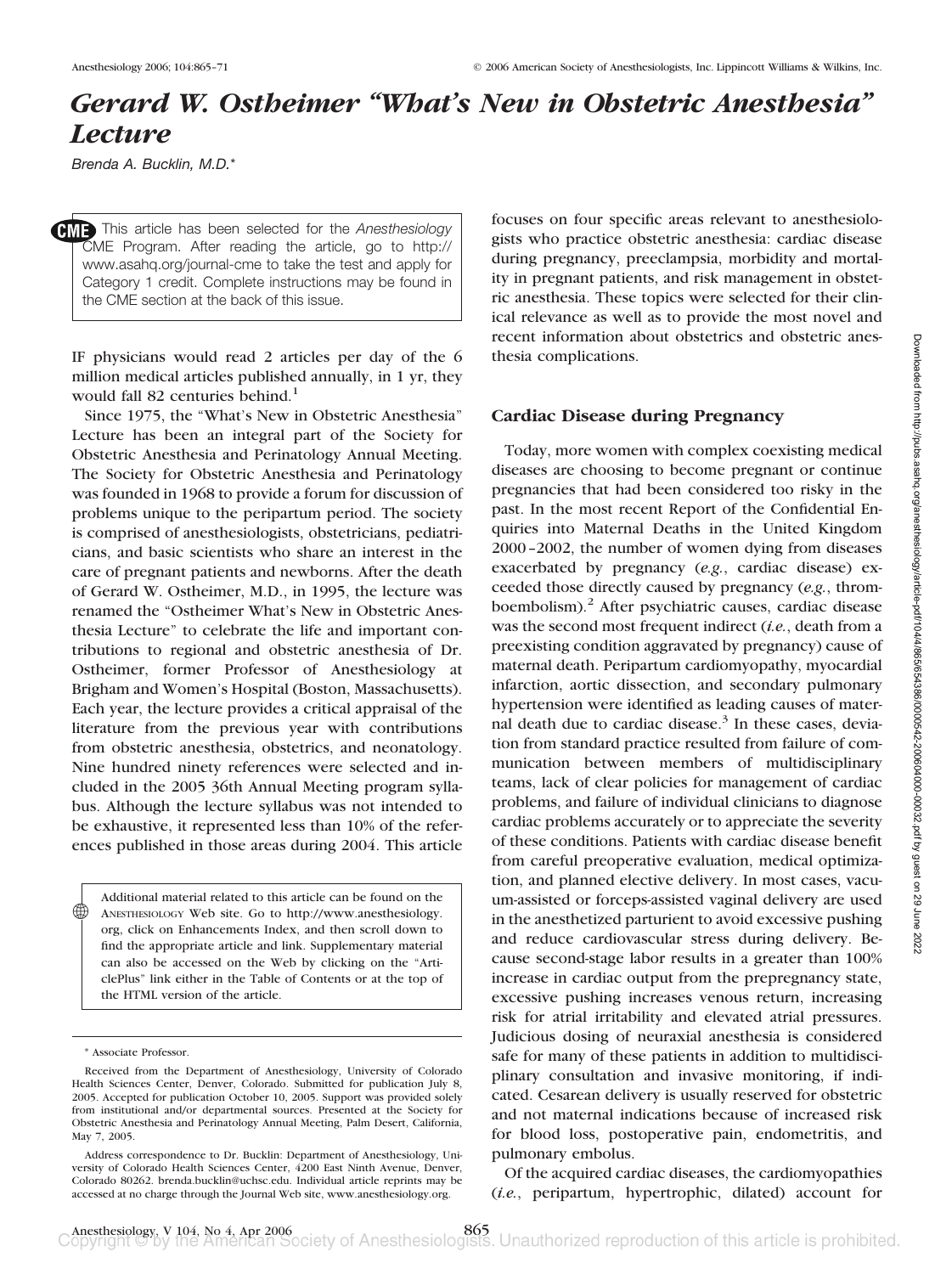many cases of maternal mortality reported in the United Kingdom.<sup>4</sup> Peripartum cardiomyopathy is a rare type of heart failure with left ventricular ejection fraction of less than 45% occurring in the last month of pregnancy or within 5 months postpartum and without an identifiable cause. Although this is a rare disorder, it is associated with mortality rates of 20–85%. One case report describes administration of levosimendan to a patient with peripartum cardiomyopathy after dobutamine failed to improve the hemodynamics associated with acute cardiac failure during delivery.<sup>5</sup> Levosimendan administration resulted in decreased pulmonary capillary wedge pressure measurements, improved stroke volume, and mixed venous oxygen saturation. Ten weeks postpartum, the patient demonstrated a left ventricular ejection fraction of 60%. Levosimendan is a calcium-sensitizing drug with vasodilating properties that reduces cardiac workload by opening adenosine triphosphate–dependent potassium channels, resulting in vasodilation and enhanced cardiac contractility. Although the risk of death is less in patients with hypertrophic cardiomyopathy compared with dilated cardiomyopathy, patients with hypertrophic disease who develop symptoms (*e.g.*, shortness of breath, chest pain) usually respond to -blocker administration to improve coronary perfusion and ventricular filling. Atrial fibrillation is not well tolerated because of reduced ventricular filling, and prompt conversion to sinus rhythm is needed. Regardless of the type of cardiomyopathy, patients with cardiac failure often tolerate cardiac changes associated with pregnancy poorly, resulting in increased maternal risk.

Primary pulmonary hypertension, especially when severe, is poorly tolerated during pregnancy because of increased cardiovascular demands, inadequate adaptation of the right heart, and poor compliance of the pulmonary vasculature. Mortality rates approach 50%.<sup>6</sup> Both intravenous and inhaled prostacyclin have been shown to improve pulmonary endothelial function and right heart hemodynamics in patients with primary pulmonary hypertension unresponsive to calcium channel blockers. Prostacyclin is a naturally occurring vasodilator that is produced by the vascular endothelium. It produces vasodilation by binding to a G protein–coupled receptor, activating adenylate cyclase and increasing the production of cyclic adenosine monophosphate. Inhaled prostacyclin administration was described in two case reports for management of primary pulmonary hypertension during labor and delivery.<sup>7,8</sup> Both patients responded favorably to intravenous prostacyclin, but systemic absorption of prostacyclin is known to interfere with platelet aggregation, increasing the potential risk for bleeding and hematoma formation after epidural placement. These patients were weaned from intravenous prostacyclin, and inhaled prostacyclin was initiated because of its efficacy, limited systemic absorption, and lack of effect on platelet aggregation. Because there have been no clinical reports of platelet dysfunction or excessive bleeding after inhaled use at normal pH, epidural placement was considered safe. Both patients had uneventful postpartum courses after forceps-assisted vaginal deliveries. The reports suggest that inhaled prostacyclin may be a safe alternative to intravenous prostacyclin during care of these high-risk patients.

Before the development of sophisticated cardiac surgical procedures, less than 20% of children with congenital heart disease survived to adulthood.<sup>9</sup> Now, with an 85% survival rate in the developed world, congenital heart disease has replaced valvular disease as the major cause of heart disease during pregnancy. Because pregnancy increases the cardiovascular workload by increasing plasma volume and cardiac output (approximately 50% of baseline), $10$  patients with and without surgical repair are at risk for cardiac decompensation during pregnancy. In a review of pregnancy outcomes of patients with corrected or uncorrected tetralogy of Fallot, adverse maternal outcomes were rare, but when they did occur, they were associated with left ventricular dysfunction, pulmonary hypertension, and severe pulmonic regurgitation with right ventricular dysfunction.<sup>11</sup> Although congenital heart disease is an infrequent cause of maternal death, it may be associated with significant morbidity. $4$  Many of these patients tolerate pregnancy well, but others decompensate, particularly patients with cyanosis or congestive heart failure.<sup>12</sup> Increased cardiac work and oxygen consumption as well as increased maternal catecholamines due to pain during labor and delivery contribute to patient risk. Patients with congestive heart failure may be unable to withstand the cardiac demands imposed by the relative hypervolemia and increased venous return after vaginal delivery. In patients with cyanotic heart disease, increased concentrations of maternal catecholamines result in increased systemic vasculature resistance and left-to-right shunting. Like most parturients with cardiac lesions, these patients benefit from supplemental oxygen administration and judicious fluid management. In addition, many tolerate the hemodynamics of carefully conducted neuraxial analgesia better than those without effective analgesia during labor and delivery.

# **Preeclampsia**

*Preeclampsia* is a multisystem disorder affecting up to 8% of pregnancies. It is a pregnancy-specific disease occurring after 20 weeks gestation and is characterized by hypertension and proteinuria. The disease is often described as a "disease of theories" because over several decades, many hypotheses have been proposed and later refuted. Although the cause remains unknown, the understanding of the pathophysiology has dramatically increased. Atypical placentation and placental vascular in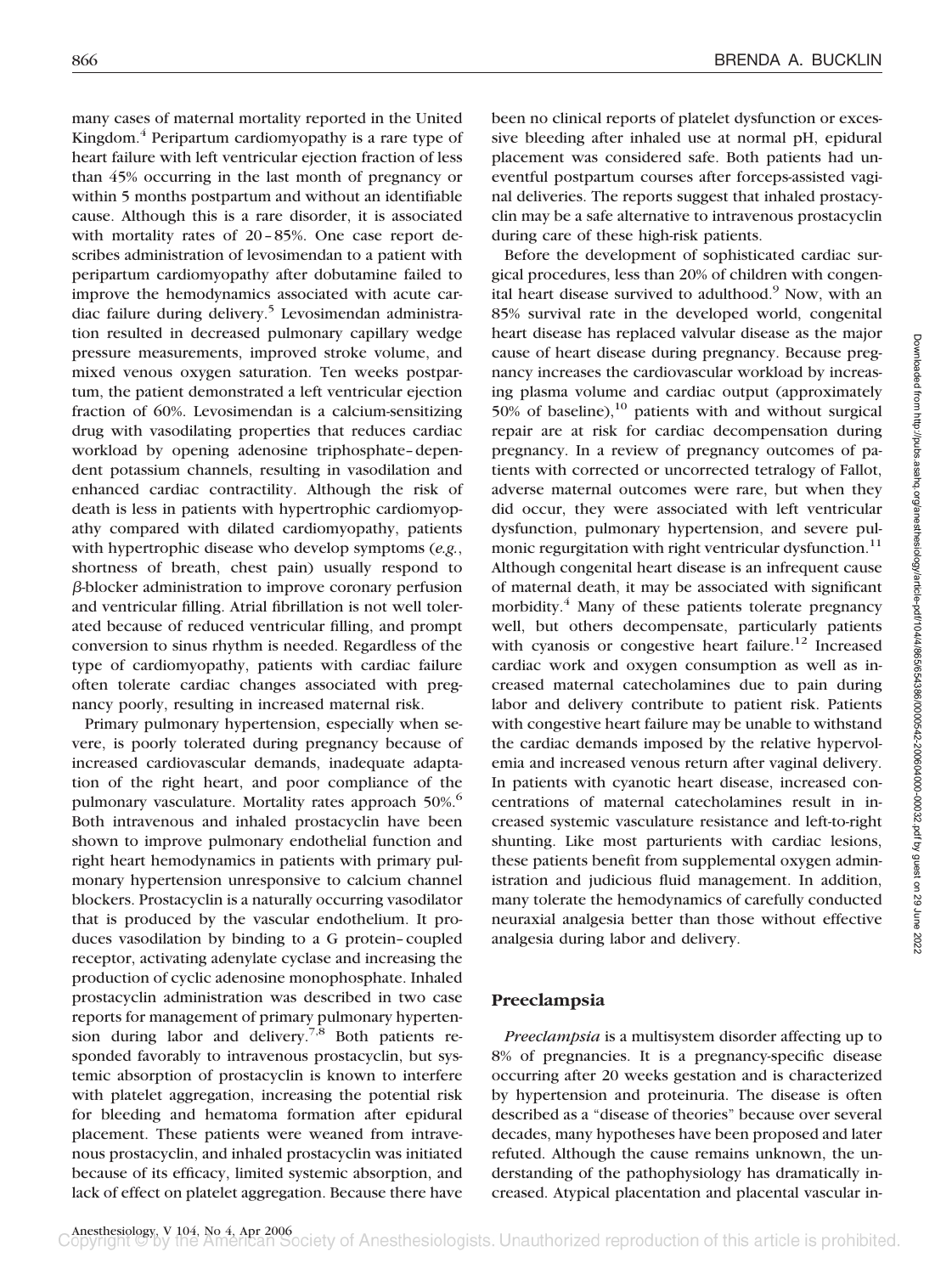sufficiency are characteristic of preeclampsia, but the source of these alterations is still a mystery. Some theories that remain under consideration include flawed placental vascular remodeling resulting from impaired trophoblast invasion, immunologic intolerance, genetic factors (*e.g.*, polymorphisms), increased oxidative stress, vascular cell activation, prostaglandin imbalances, and exaggerated inflammatory processes.

Although the specific factors that initiate endothelial damage are largely unknown, recent studies demonstrate a clearer understanding of the role of inflammatory system activation in preeclampsia. Inflammatory changes are known to be induced in peripheral blood leukocytes during normal pregnancy.13 To examine potential inflammatory marker changes during preeclampsia, Freeman *et al.*<sup>14</sup> conducted a prospective study comparing the short- and long-term pregnancy-induced changes in plasma inflammatory markers in women with healthy pregnancies compared with women with preeclampsia. In that study, both short- and long-term changes in inflammatory status were identified in patients with preeclampsia. To test the hypothesis that leukocytes from preeclamptic patients are in an excessive inflammatory state, Holthe *et al.*<sup>15</sup> used flow cytometry to compare the expression of leukocyte adhesion molecules, intracellular reactive oxygen species, and vasoactive substances. These authors determined that there are both qualitative and quantitative differences in activation of maternal blood leukocytes in patients with preeclampsia compared with patients with normal pregnancies and that oxidative stress is a contributing factor in the pathophysiology of preeclampsia. Because increased oxidative stress has been implicated in the etiology of preeclampsia, Moretti *et al.*<sup>16</sup> used a breath test to measure the oxidative stress in nonpregnant women and women with normal pregnancies as well as preeclampsia. During oxidative stress, lipid peroxidation of polyunsaturated fatty acids generates alkanes that can be measured in the breath as volatile organic compounds. Breath tests have been used previously to identify increased oxidative stress in several diseases (*e.g.*, breast cancer, rheumatoid arthritis, acute myocardial infarction). In the current study, the breath test accurately identified women with established preeclampsia and demonstrated significantly greater oxidative stress in these women. Further studies are needed to determine whether breath tests will predict the onset of preeclampsia or whether antioxidants can prevent the disease.

Epidemiologic factors associated with increased risk of preeclampsia include diabetes mellitus, chronic hypertension, previous history of preeclampsia, multiple gestations, and increased body mass indices. Unfortunately, these risk factors lack both sensitivity and specificity. Despite years of research and suggestions of several markers predicting the onset of disease, there are currently no screening tests for preeclampsia. However, a

recent study demonstrated that soluble fms-like tyrosine kinase 1 (sFlt-1) induced endothelial dysfunction by adhering to receptor binding areas of placental growth and vascular endothelial growth factors resulting in impaired interaction with endothelial receptors on cell surfaces.<sup>17</sup> This nested case–control study within the Calcium for Preeclampsia Prevention Trial identified increased serum levels of circulating soluble fms-like tyrosine kinase 1 and reduced levels of placental growth factor in patients up to 5 weeks before the onset of preeclampsia. These findings should be approached with caution, however, because preeclampsia did not develop in all women with increased soluble fms-like tyrosine kinase 1 and low placental growth factor. Large longitudinal studies are needed to determine this study's relevance and whether therapies aimed at reducing the level of soluble fms-like tyrosine kinase 1 or blocking its effects will have a therapeutic effect.

Despite the fact that treatment of preeclampsia continues to elude practitioners, therapies are currently directed at reducing maternal and perinatal morbidity and mortality, especially preventing or reducing the rate of eclampsia and its complications. Several observational and randomized trials have compared anticonvulsant regimens used to prevent or reduce the rate of seizures and complications in preeclampsia. However, magnesium sulfate remains the mainstay of seizure prophylaxis in preeclampsia and for prevention of recurrent seizures in women with eclampsia. Several of the comparisons evaluated the efficacy of magnesium sulfate compared with diazepam or phenytoin. Although only one of the trials was multicenter with an adequate sample size, collectively, the studies suggest that magnesium sulfate administration is associated with a significantly lower rate of recurrent seizures (risk ratio, 0.41; 95% confidence interval, 0.32–0.51) and rate of maternal death (risk ratio, 0.62; 95% confidence interval, 0.39–0.99) compared with other anticonvulsants.<sup>18</sup> Although the benefits of magnesium administration are unmistakable in patients with eclampsia and severe disease, magnesium sulfate's role in the mild preeclamptic is less clear. There are only two double-blind, placebo-controlled trials evaluating magnesium sulfate use in mild preeclampsia. In these studies, there were no cases of eclampsia or differences in the number of women who progressed to severe disease (risk ratio, 0.90; 95% confidence interval, 0.52–1.54), but the number of patients enrolled in these studies is too limited to draw conclusions.<sup>19</sup> Despite studies suggesting that magnesium sulfate is currently the "best" anticonvulsant for patients with eclampsia and severe preeclampsia, magnesium sulfate administration does not reduce overall perinatal morbidity and mortality and is associated with increased risk of maternal respiratory depression (risk ratio, 2.06; 95% confidence interval, 1.33-3.18).<sup>19</sup>

Preeclampsia has also been associated with stroke re-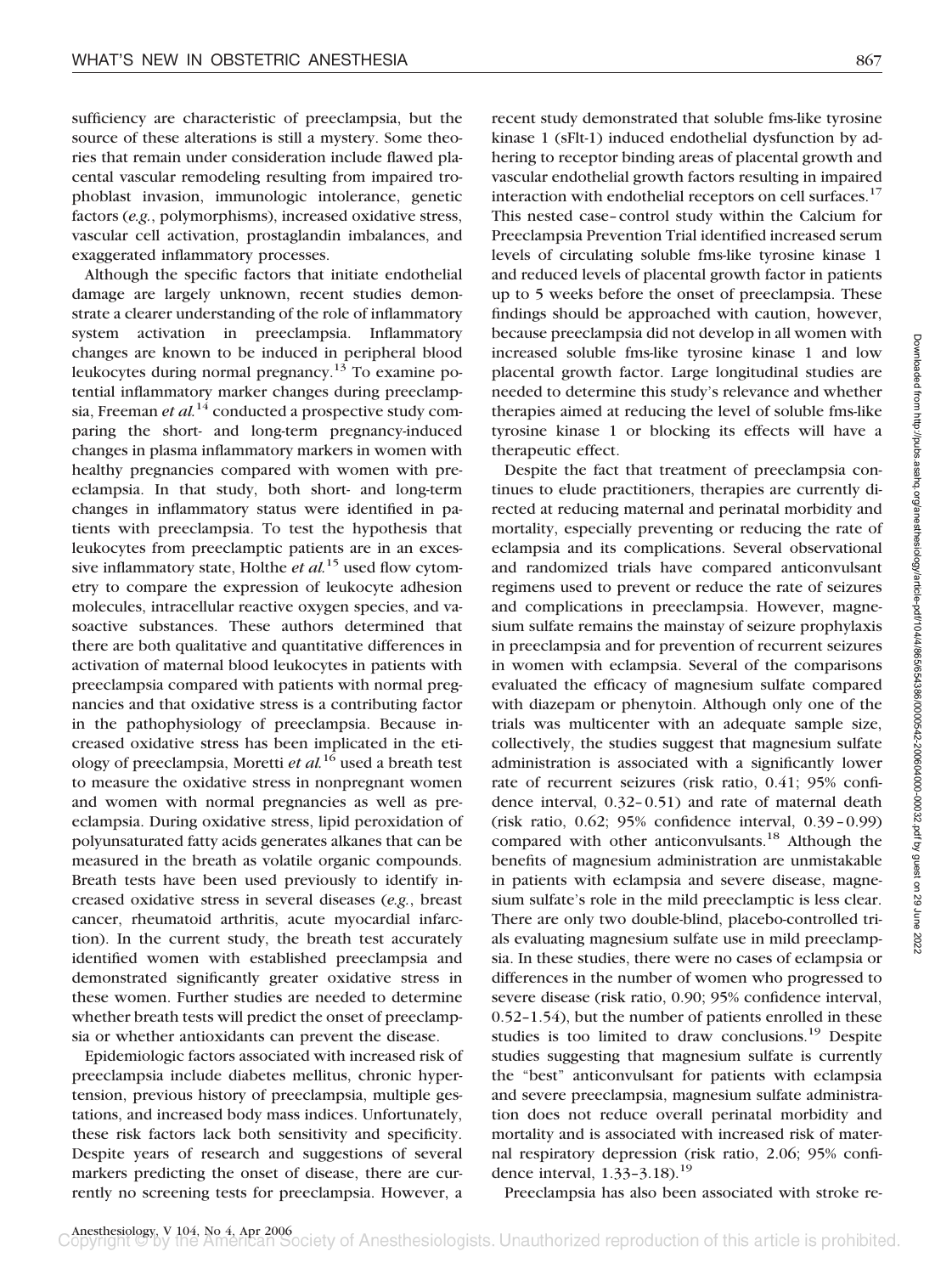sulting from cerebral infarction and intracerebral hemorrhage<sup>20</sup>; however, the pathophysiology of the neurologic disorders associated with eclampsia is poorly understood. Several studies have been undertaken to better understand the mechanisms of these disturbances using angiography, computed tomography, magnetic resonance imaging, and Doppler velocimetry. From these evaluations, two theories have emerged to explain development of cerebral lesions (*e.g.*, edema, petechial hemorrhages, infarction) and convulsions. First, ischemia, cytotoxic edema, and infarction result from cerebrovascular "overregulation" with vasospasm. Second, lesions may result from a loss of cerebral autoregulation producing hyperperfusion and subsequent vasogenic edema. Both vasogenic and cytotoxic edema have been described in these patients with evidence that vasogenic edema is reversible, whereas cytotoxic edema implies infarction. To better characterize the incidence of vasogenic and cytotoxic edema in patients with eclampsia, Zeeman *et al.*<sup>21</sup> used diffusion-weighted magnetic resonance imaging and coefficient mapping to characterize the neuroimaging findings of cerebral edema associated with eclamptic seizures. Of 27 women with eclamptic seizures, 93% had reversible vasogenic edema. Six of the 27 also had areas consistent with cytotoxic edema and infarction. Of the women with cytotoxic edema, 5 had persistent findings of infarction but were without neurologic deficits 6–8 weeks postpartum. Although eclampsia rarely causes permanent neurologic sequelae and the long-term implications are unknown, symptomatic cerebral edema may be preceded by sudden or severe hypertension that exceeds the limits of autoregulation.22 Collectively, these findings emphasize the importance of blood pressure control in eclampsia, especially when general anesthesia is necessary, and radiologic evaluation in women with focal neurologic deficits, atypical seizure activity, or prolonged unconsciousness.

# **Labor- and Delivery-related Mortality**

Most studies of maternal morbidity and mortality evaluate each independently, not allowing for examination of potential relations between the two. To evaluate this relation, Geller *et al.*<sup>23</sup> performed a case-control study of pregnancy-related deaths, women with "near-miss" morbidity, and those with severe but not life-threatening morbidity to determine whether sociodemographic, clinical, and other service-related factors, as well as preventability issues, contribute to the progression from morbidity to mortality. In the past, intensive care unit admissions have been the single variable most often used to identify near-miss obstetric morbidity. Because these admissions vary greatly across hospitals, Geller *et al.*<sup>24</sup> developed a reproducible scoring system evaluating multiple variables (*e.g.*, diseases/conditions, morbid events,

procedures/interventions) to reliably define near-miss and severe morbidity. Incorporating the scoring system into their most recent study, Geller *et al.*<sup>23</sup> determined that 41% ( $n = 37$ ) of deaths, 46% ( $n = 33$ ) of near misses, and 17% ( $n = 101$ ) of severe morbidities were preventable. Of all preventable cases, approximately 90% were provider-related issues that were associated with incomplete or inappropriate management. After controlling for sociodemographic characteristics, clinical diagnosis and preventable events were associated with progression along the continuum from morbidity to mortality. However, system and patient factors were not related with progression except insurance status. Based on their findings, the authors concluded that the more severe the morbidity, the less opportunity there is for successful clinical intervention and the more difficult it is to impact the outcome of a woman who has a life-threatening condition.

Since 1952, the United Kingdom has published Reports of the Confidential Enquiries into Maternal Deaths every 3 yr. Because these reports are published regularly and provide detailed information on all maternal deaths occurring during each triennial period, they serve as a measure of obstetric anesthesia care. Since the early 1980s, there has been a dramatic reduction in anesthesiarelated maternal deaths. Increased use of regional anesthesia, administration of effective aspiration prophylaxis, and improvement in training and education have all contributed to this decrease despite a progressive increase in the cesarean delivery rate. However, in the most recent triennium, there were an increased number of deaths attributed to anesthesia. Of the 6 reported cases, all were related to general anesthesia and suboptimal airway management. These cases represent an increase over the 4 cases reported in the last triennium. Although this is not a statistically significant difference, these deaths are concerning because of the decreased use of general anesthesia for cesarean delivery. It represents a risk of 1 death per 20,000 maternal general anesthetics, which is a rate similar to the 1982–1984 report. In addition, the report identified an additional 20 maternal deaths in which suboptimal anesthesia care was contributory. Poor interdisciplinary cooperation and communication, delay in the recognition of the severity of illness, and inadequate management of intractable hemorrhage were all contributory factors in these maternal deaths.

In the United States, there has been a significant decline in the number of maternal deaths related to regional anesthesia that were reported in the American Society of Anesthesiologists Closed Claims Database from the 1970s to the 1990s.<sup>25</sup> This project is a structured evaluation of adverse anesthetic outcomes collected from closed anesthesia malpractice insurance claims of professional liability companies. In a subset comparison between obstetric and nonobstetric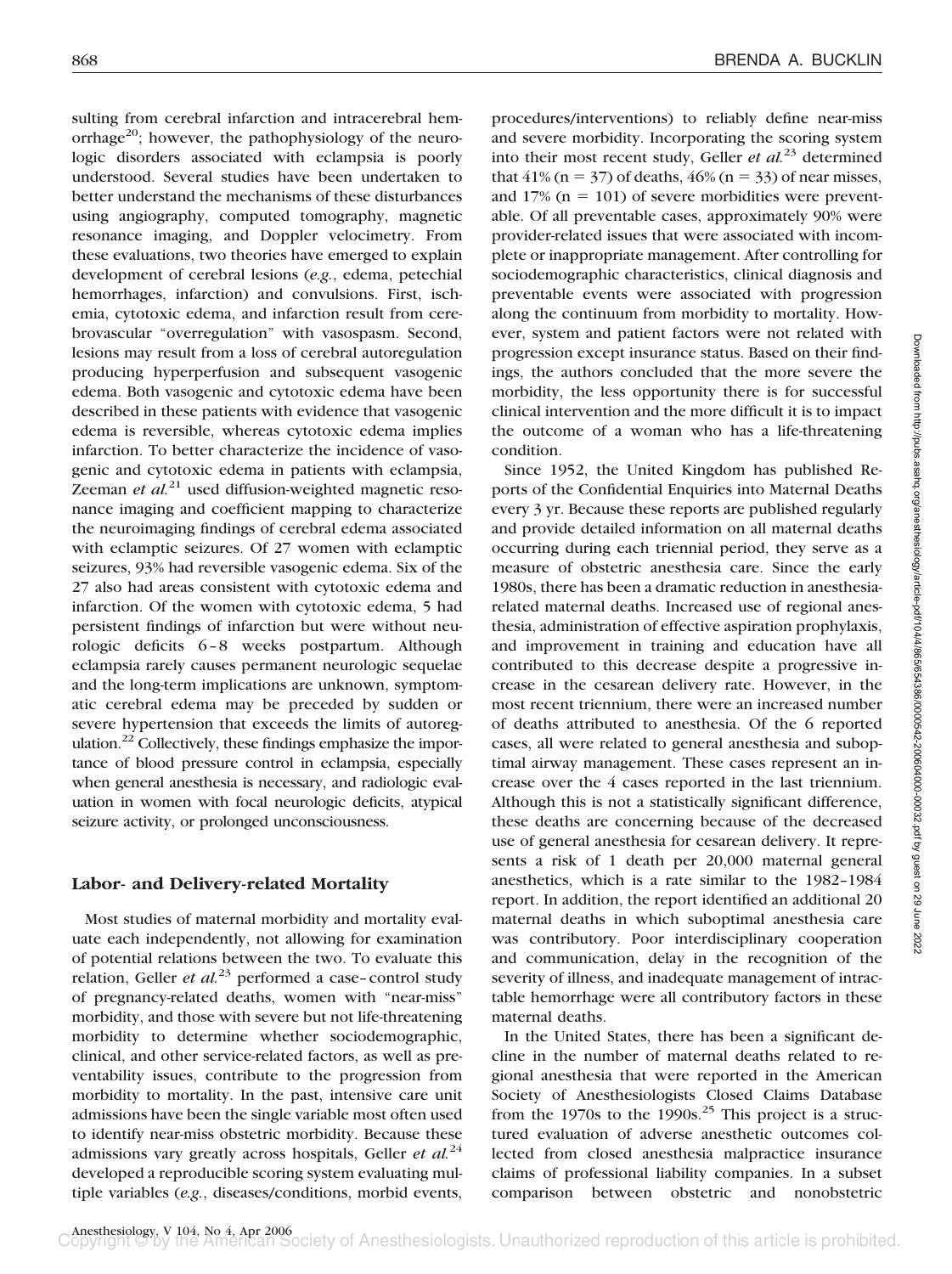neuraxial anesthesia claims from 1980 to 1999, obstetrics ( $n = 42$ ) had a lower proportion of claims with death or brain damage compared with nonobstetric  $(n =$ 143) claims. Thirty-two percent of these obstetric neuraxial claims were associated with cardiac arrest. Cases of death or brain damage were more often associated with less than appropriate care, a greater number of claims with payment, and highest median payment compared with all other regional anesthetic injuries.

Other reports have been consistent in identifying similar service-related factors associated with labor- and delivery-related morbidity and mortality. In the Editor's Note to Sentinel Event Alert Issue #30, 47 cases of perinatal death or permanent disability were reported to the Joint Commission on Accreditation of Healthcare Organizations for review under the Sentinel Event Policy since 1996.† Cases that were considered reviewable under the Policy included "any perinatal death or major permanent loss of function unrelated to a congenital condition in an infant having a birth weight greater than 2500 g." Root cause analyses determined that communication issues, staff competency, inadequate fetal monitoring, credentialing/privileging/supervision issues for physicians and nurse midwives, staffing issues, and unavailable or delayed physicians all contributed to infant death or permanent disability. Joint Commission recommendations included team training to improve communication, clinical drills and debriefings to evaluate performance and identification of areas for improvement, review and application of the American College of Obstetricians and Gynecologists Practice Bulletins and Guidelines, Association of Women's Heath, Obstetric and Neonatal Nurses Standards and Guidelines, and American Academy of Pediatrics and American College of Obstetricians and Gynecologists Guidelines for Perinatal Care.

#### **Labor- and Delivery-related Morbidity**

In the United States, maternal morbidity affects nearly 1.7 million women each year. $26$  Research suggests that the extent of the morbidity is often underappreciated, with approximately 40% of women experiencing morbidity associated with labor and delivery. Maternal neurologic injury is a well-known complication of labor and delivery. Injuries may be physiologic and result from labor and delivery or be directly or indirectly related to obstetric and/or anesthetic interventions. Anesthesiologists are often asked to evaluate neurologic symptoms because of the close association of neuraxial anesthetic placement and labor and delivery. After review of the literature,  $Wong<sup>27</sup>$  concluded that permanent neurologic injury after labor and delivery is rare. However, transient injuries are more common and can be particularly debilitating when there is motor weakness. Most injuries are not related to neuraxial analgesia, but when they do occur, serious complications (*e.g.*, spinal epidural hematoma, spinal infections, vascular complications) must be diagnosed without delay to prevent permanent neurologic damage.

In 2004, two reports evaluated the complications associated with regional anesthesia and obstetrics.<sup>25,28</sup> The American Society of Anesthesiologists Closed Claims Analysis reported on 260 temporary injuries after neuraxial anesthesia. The most common obstetric injuries included headache (32%), back pain (22%), nerve damage (17%), inadequate anesthesia (17%), and emotional distress (13%). The total obstetric claims ( $n = 368$ ) were more often associated with lumbar epidural anesthetics (70%) than subarachnoid anesthetics (25%). Limitations of the database have been described previously and include the lack of denominator data on how many anesthetics are performed per year as well as an inability to include claims on all adverse events. However, the results are useful because the data could not otherwise be prospectively collected by a single institution. The second report evaluated severe neurologic complications after central neuraxial blockade in Sweden from 1990 to 1999. Moen *et al.*<sup>28</sup> reported eight complications in obstetric patients, including epidural abscess, cord lesion, subdural hematoma, permanent abducens paresis, and Horner syndrome with facial pain. Two of the eight patients developed spinal hematoma after central neuraxial blockade. These patients had HELLP (hemolysis, elevated liver enzymes, and low platelets) syndrome but were without any apparent signs of coagulopathy before block placement. This report was consistent with the Closed Claims study in that epiduralrelated complications were also more common than spinal complications in obstetrics patients (70% *vs.* 25%). Temporary and low-severity injury from neuraxial blocks were also more common in obstetric than in nonobstetric patients (71% *vs.* 38%). In addition, obstetric patients had a lower incidence of serious complications.

# **Risk Management of Neuraxial Anesthesia/Analgesia**

During the past three decades, use of neuraxial anesthesia has dramatically increased in labor and delivery, resulting in greater patient satisfaction, fewer emergent general anesthetics, and a reduction in maternal mortality.29 Despite the clear benefits of regional anesthesia, the techniques are not without complications. Both obstetrics and anesthesiology are specialties with great

<sup>†</sup> Editor's Note to Sentinel Event Alert Issue #30. Joint Commission on Accreditation of Healthcare Organizations. Available at: http://www.jcaho.org/About-Us/ News-Letters/Sentinel-Event-Alert/sea\_30\_reference.pdf. Accessed June 15, 2005.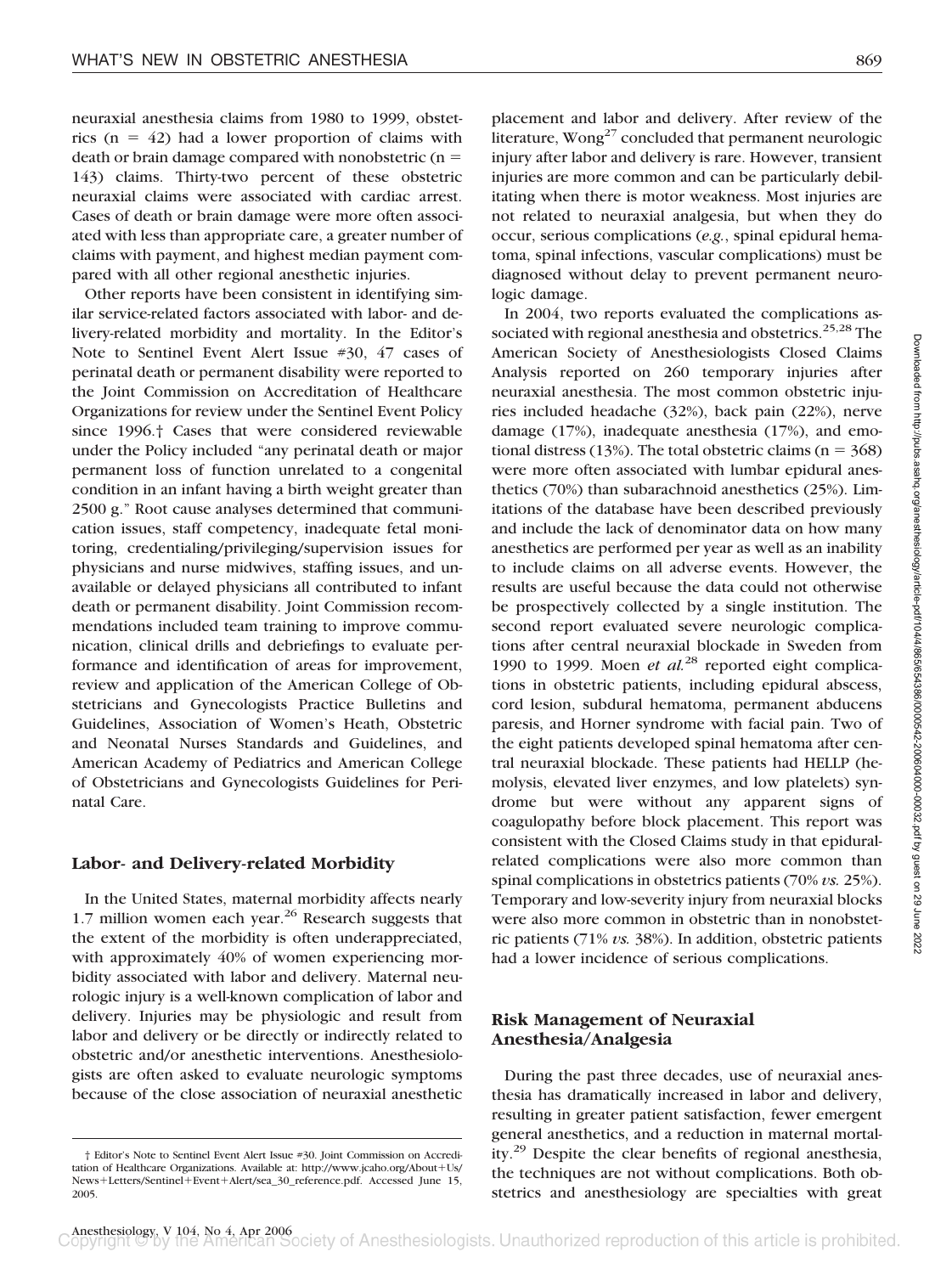medicolegal risk. Patients receiving analgesia/anesthesia for labor and delivery represent a different patient population than those receiving anesthesia for other procedures. Two patients instead of one, anatomic and physiologic changes of pregnancy, and the belief that childbirth is a joyous occasion without serious complications all contribute to differences in obstetric and nonobstetric surgical patients. All of these factors likely contribute to a larger number of claims related to minor injuries in obstetric compared with nonobstetric patients.25

A recent survey by Wang *et al.*<sup>30</sup> estimated the severity of low back pain during pregnancy and its impact on daily living. Of 950 surveys returned (84%), 69% of patients reported low back pain during their current pregnancy. Back pain was more common in younger women, but prevalence was not affected by gestational age. Although back pain impaired activities of daily living in 58% of patients and produced sleep disturbances in 57%, only 32% of the patients informed their care providers. Because back pain was one of the most common temporary injuries reported in the most recent Closed Claims Analysis, the high incidence of back pain during pregnancy underscores the importance of careful documentation of preoperative history and physical to reduce risk of possible claims.

Many factors increase the risk of nerve injury during labor and delivery. Because potential nerve injury is intrinsic to neuraxial anesthesia and many women receive regional techniques for labor and delivery, nerve injury is more common in these patients. In addition, labor and delivery itself can be associated with nerve injury. Although permanent nerve injuries related to neuraxial anesthesia are rare in obstetrics, temporary injuries constitute a larger percentage of obstetric neuraxial anesthesia claims.25 Before block placement, a neurologic history should be obtained. A history of lower extremity weakness or numbness will usually identify preexisting neurologic conditions and prompt a carefully documented neurologic examination.

Cases of postpartum nerve injury may also be complicated by obstetric-related nerve injuries. Regardless of the cause, it is important to differentiate between central and peripheral lesions in patients with suspected injury. Although early expert consultation is imperative, one of the simplest methods to rule out a central lesion is examination of the paraspinous musculature and skin over the lower back. $27$  Central neurologic injuries are associated with weakness of the paraspinous muscles and abnormal sensation of the lower back because these structures are innervated by nerves of the posterior rami. Patients with central lesions also commonly report back pain. Although rare, these life- or limb-threatening complications must be diagnosed early to avoid adverse outcomes. Such injuries are best diagnosed with magnetic resonance imaging.

is used to determine the site of the lesion and to define the neurogenic basis of the complication.<sup>31</sup> Although testing will assist in determining the severity of the injury and prognosis, it will not establish a cause. When testing is indicated, electromyography is the most commonly used test in obstetric patients. Testing involves measurement of electrical activity of specific muscles that are stimulated by a needle electrode inserted within the muscle. Because electromyography only measures changes in large nerve fibers, changes related to peripheral nerve injuries may not be apparent for several weeks after injury. If the electromyogram is abnormal within the first week, it suggests a preexisting injury. Electromyography is helpful in determining injury prognosis because voluntary motor activity reappears before clinical recovery in patients with incomplete lesions. However, serial studies are generally not indicated because progress can often be followed clinically.

# **Conclusion**

During 2004, there have been significant contributions to the literature in the areas of obstetric anesthesia and obstetrics. The pregnant patient with coexisting disease, preeclampsia, labor- and delivery-related morbidity and mortality, and risk management of neuraxial anesthesia are areas of particular importance.

The accompanying Web Enhancement represents the complete reference list presented in part at the 2005 Annual Meeting of the Society for Obstetric Anesthesia and Perinatology and is available on the ANESTHESIOLOGY Web site at http://www.anesthesiology.org.

#### **References**

1. Miser WF: Critical appraisal of the literature. J Am Board Fam Pract 1999; 12:315–33

2. Confidential Enquiry into Maternal and Child Health: Why Mothers Die 2000-2002: The Sixth Report of the Confidential Enquiries into Maternal Death in the United Kingdom. London, RCOG Press, 2004

3. Ray P, Murphy GJ, Shutt LE: Recognition and management of maternal cardiac disease in pregnancy. Br J Anaesth 2004; 93:428–39

4. Thorne SA: Pregnancy in heart disease. Heart 2004; 90:450–6

5. Benlolo S, Lefoll C, Katchatouryan V, Payen D, Mebazaa A: Successful use of levosimendan in a patient with peripartum cardiomyopathy. Anesth Analg 2004; 98:822–4

6. Weiss BM, Zemp L, Seifert B, Hess OM: Outcome of pulmonary vascular disease in pregnancy: A systematic overview from 1978 through 1996. J Am Coll Cardiol 1998; 31:1650–7

7. Bildirici I, Shumway JB: Intravenous and inhaled epoprostenol for primary pulmonary hypertension during pregnancy and delivery. Obstet Gynecol 2004; 103:1102–5

8. Hill LL, De Wet CJ, Jacobsohn E, Leighton BL, Tymkew H: Peripartum substitution of inhaled for intravenous prostacyclin in a patient with primary pulmonary hypertension. ANESTHESIOLOGY 2004; 100:1603–5

9. Macmahon B, McKeown T, Record RG: The incidence and life expectation of children with congenital heart disease. Br Heart J 1953; 15:121–9

10. Desai DK, Moodley J, Naidoo DP: Echocardiographic assessment of cardiovascular hemodynamics in normal pregnancy. Obstet Gynecol 2004; 104:20–9 11. Veldtman GR, Connolly HM, Grogan M, Ammash NM, Warnes CA: Out-

In cases of peripheral injury, electrophysiologic testing